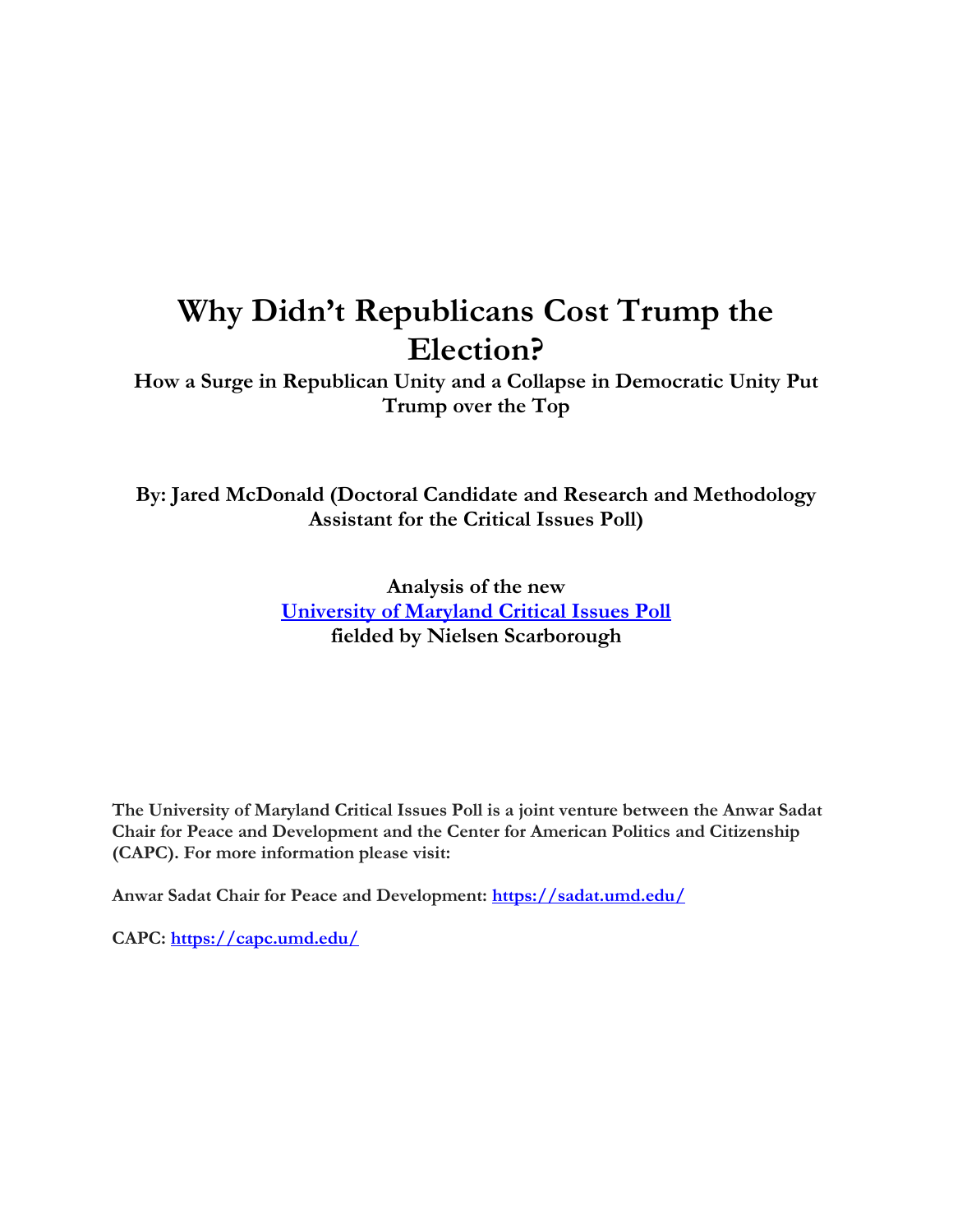In the months before the 2016 election, the Trump Campaign and Donald Trump found themselves roundly [criticized](http://www.nytimes.com/2016/10/12/us/politics/donald-trump-paul-ryan.html) by high-ranking Republican officials who distanced themselves from the candidate.<sup>1</sup> As Trump faced several high profile [rebukes](http://www.wsj.com/articles/some-republicans-withdraw-trump-support-as-partys-leaders-condemn-comments-1475899482) from party leaders such as Sen. John McCain, Sen. Mark Kirk, and Rep. Jason Chaffetz, the [pre-election University of Maryland Critical](https://criticalissues.umd.edu/sites/criticalissues.umd.edu/files/questionnaire_november_2016_poll_release.pdf)  [Issues Poll](https://criticalissues.umd.edu/sites/criticalissues.umd.edu/files/questionnaire_november_2016_poll_release.pdf) found strong evidence that a lack of support by Republicans for Donald Trump was fueling much of the gap between Trump and Hillary Clinton. Despite this finding, Trump was victorious in the 2016 election. Using data from the [post-election Critical Issues Poll](https://criticalissues.umd.edu/sites/criticalissues.umd.edu/files/critical_issues_poll_study_series_number_1.pdf) helps explain why much of the pre-election polling was unable to predict Trump's eventual victory.

## **October 2016: Copartisans Supported Clinton more than Trump**

The figure below represents pre-election vote intention for Clinton and Trump, separating out those respondents who most strongly identify with the party of the candidate from those who identify with the opposing party. Looking at opposing partisans, there was nearly no gap between those supporting Clinton and those supporting Trump. Looking at copartisans, however, the picture changed drastically. Both weak Democrats and strong Democrats supported Clinton at much higher rates than weak Republicans and strong Republicans supported Trump. Focusing on just these two categories (weak copartisans and strong copartisans), Clinton outperformed Trump 87.73%-72.55%, indicating that Democrats were far more united behind their nominee than were Republicans.



**Pre-Election Support for Hillary Clinton and Donald Trump by Party Identification**

Source: October 2016 University of Maryland Critical Issues Poll (Weighted Averages)

 $\overline{a}$ 

<sup>&</sup>lt;sup>1</sup> On October 11, Donald Trump tweeted, "Our very weak and ineffective leader, Paul Ryan, had a bad conference call where his members went wild at his disloyalty." This was followed quickly by, "Disloyal R's are far more difficult than Crooked Hillary, They come at you from all sides. They don't know how to win – I will teach them!"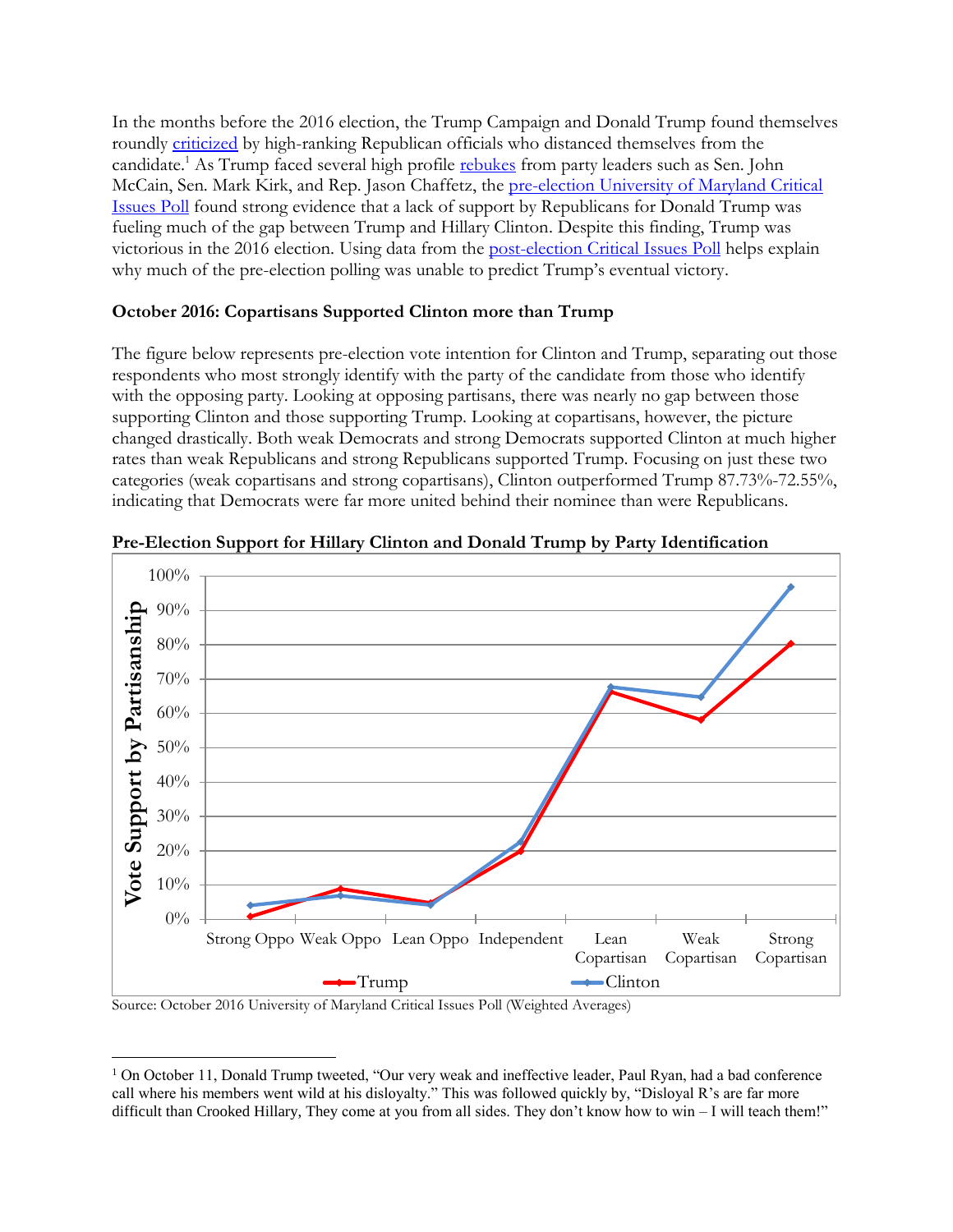#### **November 2016: Copartisans Support Clinton more than Trump**

In the post-election edition of the Critical Issues Poll, we asked respondents who they voted for in the election. Contrary to the results we found just one month earlier, Republicans supported Trump to roughly the same degree that Democrats supported Clinton. This was fueled both by strong Democrats becoming somewhat less supportive of Clinton and strong Republicans becoming more supportive of Trump.

While strong Democrats supported Clinton in the pre-election poll at a rate of nearly 97%, that rate dropped to just more than 85% after the election. Republicans, conversely surged in support of Trump, from 80% in the pre-election poll to 85% after the election. This, coupled with independents moving more toward Trump in the time between the two polls (from 20% to 24%), made up much of the gap between the two candidates in the pre-election survey.



**Post-Election Reported Vote Choice by Party Identification**

Source: November 2016 University of Maryland Critical Issues Poll (Weighted Averages)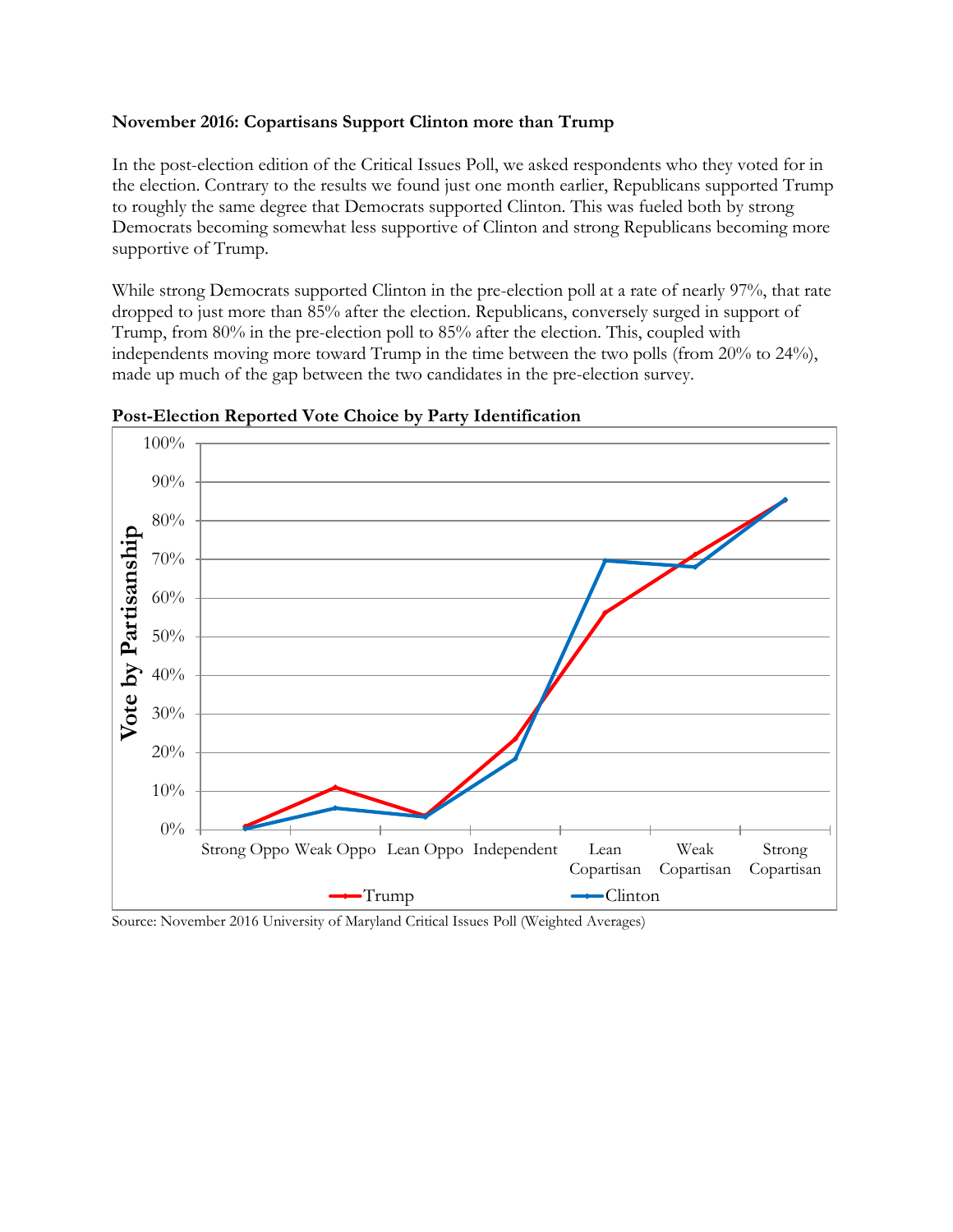## **What Changed? Late-Election Deciders**

While we can tell from party unity in the post-election survey that Republicans rallied behind Trump while the Democrats became less unified behind Clinton, the question remains as to whether Clinton supporters changed their minds to support Trump, or whether previously undecided voters broke heavily for Trump.

The results of the Critical Issues Poll suggest that late-deciders are largely the reason for the surge in support for Trump. In our pre-election poll, a full 15% of respondents claimed they had not made up their mind about who to support. In our post-election survey, we find that upwards of a quarter of the electorate made up their mind in the final month before the election. According to the results presented here, those who decided later were far more likely to support Trump.



**Two-Party Vote Share by Time of Decision**

Source: November 2016 University of Maryland Critical Issues Poll (Weighted Averages)

In all categories encompassing the final month before the election, Donald Trump holds an advantage, yet when we look just at those who decided in the final days before the election, we see that he gains a huge lead among the roughly 10 percent of voters who decided in the final week or while voting. The tendency of these late-deciders to break so overwhelmingly for Trump helps explain, to some degree, why so many polling experts erroneously suggested Clinton would win easily.